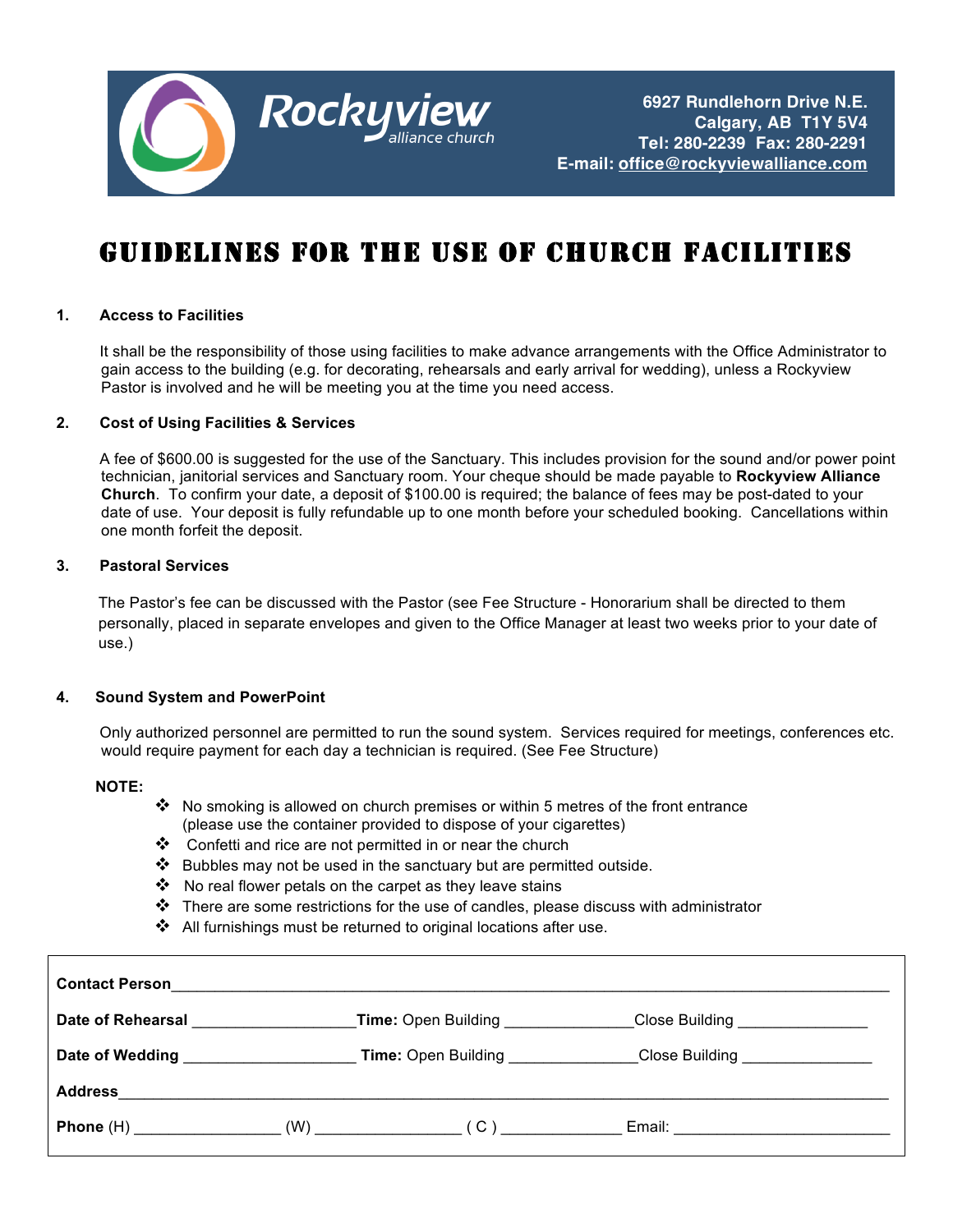### BUILDING RENTAL AGREEMENT

This completed form accompanied with your deposit and signed agreement reserves the space you requested.

Rockyview Alliance Church and the renter's responsibilities are listed below. Please indicate your agreement to these rental conditions by signing on the line below and returning this agreement to the church office so that your rental can be recorded on the church calendar.

Rockyview Alliance Church will provide the following:

- $\div$  Provide a clean and orderly space.
- ❖ Provide orientation to the building.
- \* Provide someone to unlock the doors and lock up after the event.

\_\_\_\_\_\_\_\_\_\_\_\_\_\_\_\_\_\_\_\_\_\_\_\_\_\_\_\_\_\_\_\_ (Individual) is responsible for the following:

- Do your own set up and clean up.
- $\cdot$  Leave the building as it was found
- $\div$  Payment of the total rental fee 2 weeks before the date of use.
- $\cdot \cdot$  The undersigned is at least 18 years of age, and assumes liability and responsibility for any and all breakage, loss, or damage to the building or its contents occurring during or incident to its use by the group, or as a result of any windows or doors being left open or unlocked during or after use.
- ❖ Outside decorations must be approved by church personnel.

I understand and agree to the above conditions. Failure to comply will result in the loss of rental privileges and/or payment for damages to the building.

Signed by: \_\_\_\_\_\_\_\_\_\_\_\_\_\_\_\_\_\_\_\_\_\_\_\_\_\_\_\_\_\_\_\_\_\_\_\_\_\_\_\_\_ Date\_\_\_\_\_\_\_\_\_\_\_\_\_\_\_\_\_\_\_\_\_\_\_\_\_ Name:  $\blacksquare$ 

Witnessed for Rockyview Alliance Church

| <b>OFFICE USE ONLY:</b>                                                                                                                                                                                                              |                  |                             |  |  |
|--------------------------------------------------------------------------------------------------------------------------------------------------------------------------------------------------------------------------------------|------------------|-----------------------------|--|--|
| <b>WEDDING &amp; REHEARSAL</b>                                                                                                                                                                                                       | <b>RECEPTION</b> |                             |  |  |
| Date Deposit:<br>$\frac{1}{2}$                                                                                                                                                                                                       | Rental Fee:      |                             |  |  |
| <b>Rental Fee</b>                                                                                                                                                                                                                    | Kitchen:         |                             |  |  |
| Sound/PP:                                                                                                                                                                                                                            | Sound/PP         |                             |  |  |
| Security:<br><u> 1989 - Jan Barnett, politik e</u>                                                                                                                                                                                   | Security:        |                             |  |  |
| Janitorial:                                                                                                                                                                                                                          | Damage Deposit   |                             |  |  |
| TOTAL RENTAL FEES: \$                                                                                                                                                                                                                |                  |                             |  |  |
| Amount Paid: <u>New York Bander and State and State and State and State and State and State and State and State and State and State and State and State and State and State and State and State and State and State and State an</u> | Date:            | Signed: ___________________ |  |  |
|                                                                                                                                                                                                                                      |                  |                             |  |  |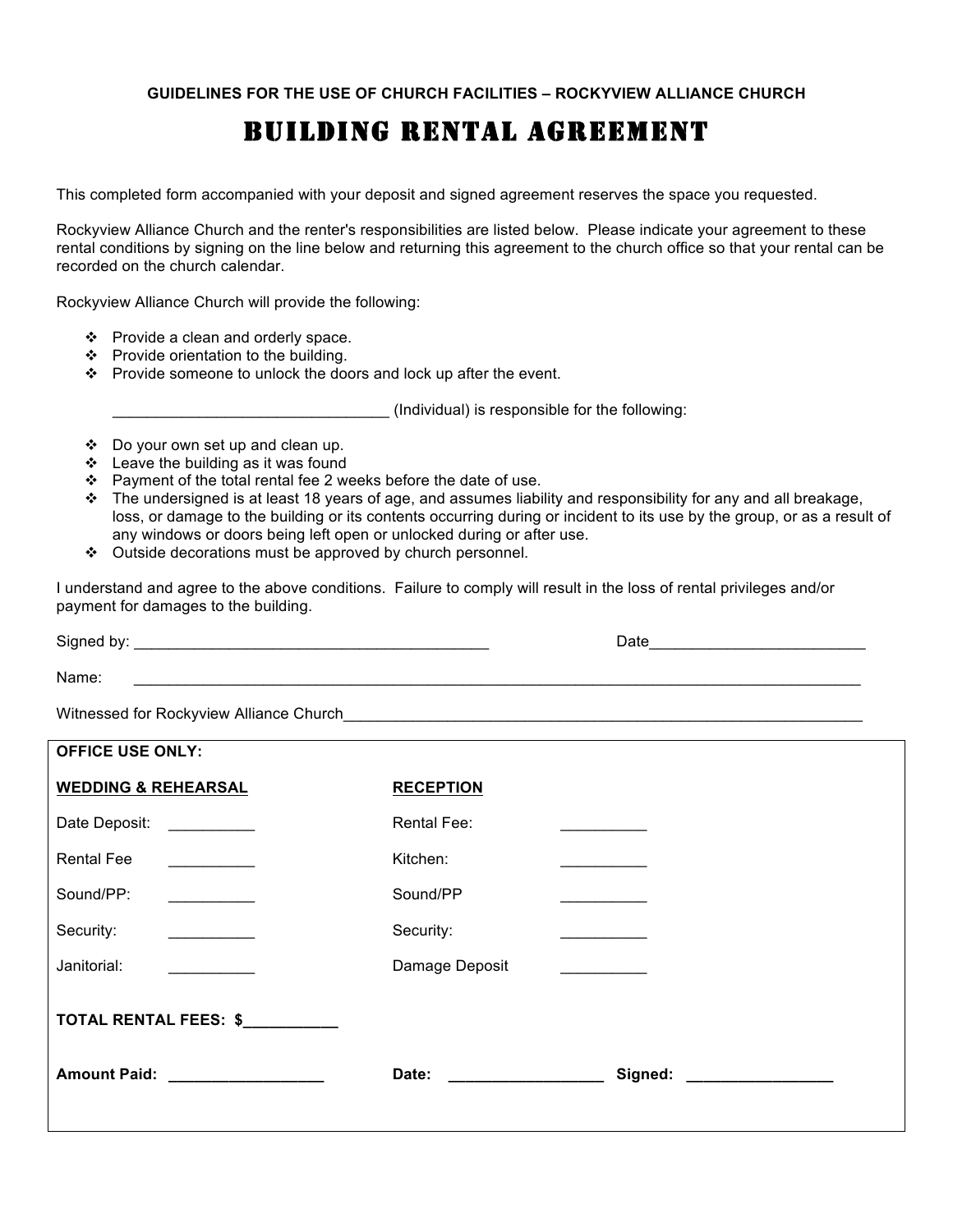**GUIDELINES FOR THE USE OF CHURCH FACILITIES – ROCKYVIEW ALLIANCE CHURCH**

### ADDENDUM

| Rehearsal:                  |                                                                                                     |  |
|-----------------------------|-----------------------------------------------------------------------------------------------------|--|
|                             |                                                                                                     |  |
|                             |                                                                                                     |  |
| <b>Wedding:</b>             |                                                                                                     |  |
|                             | Date ____________________________Start Time __________________________End Time ____________________ |  |
|                             |                                                                                                     |  |
| <b>Reception:</b>           |                                                                                                     |  |
|                             |                                                                                                     |  |
|                             |                                                                                                     |  |
|                             |                                                                                                     |  |
| Kitchen:                    |                                                                                                     |  |
| Food Service                | <b>Coffee Service</b>                                                                               |  |
|                             |                                                                                                     |  |
| Centre stairs: set up       | Y/N (Renters)                                                                                       |  |
|                             |                                                                                                     |  |
|                             |                                                                                                     |  |
| <b>Miscellaneous Notes:</b> |                                                                                                     |  |
|                             |                                                                                                     |  |
|                             |                                                                                                     |  |
|                             |                                                                                                     |  |
|                             |                                                                                                     |  |
|                             |                                                                                                     |  |
|                             |                                                                                                     |  |
|                             |                                                                                                     |  |
|                             |                                                                                                     |  |
|                             |                                                                                                     |  |